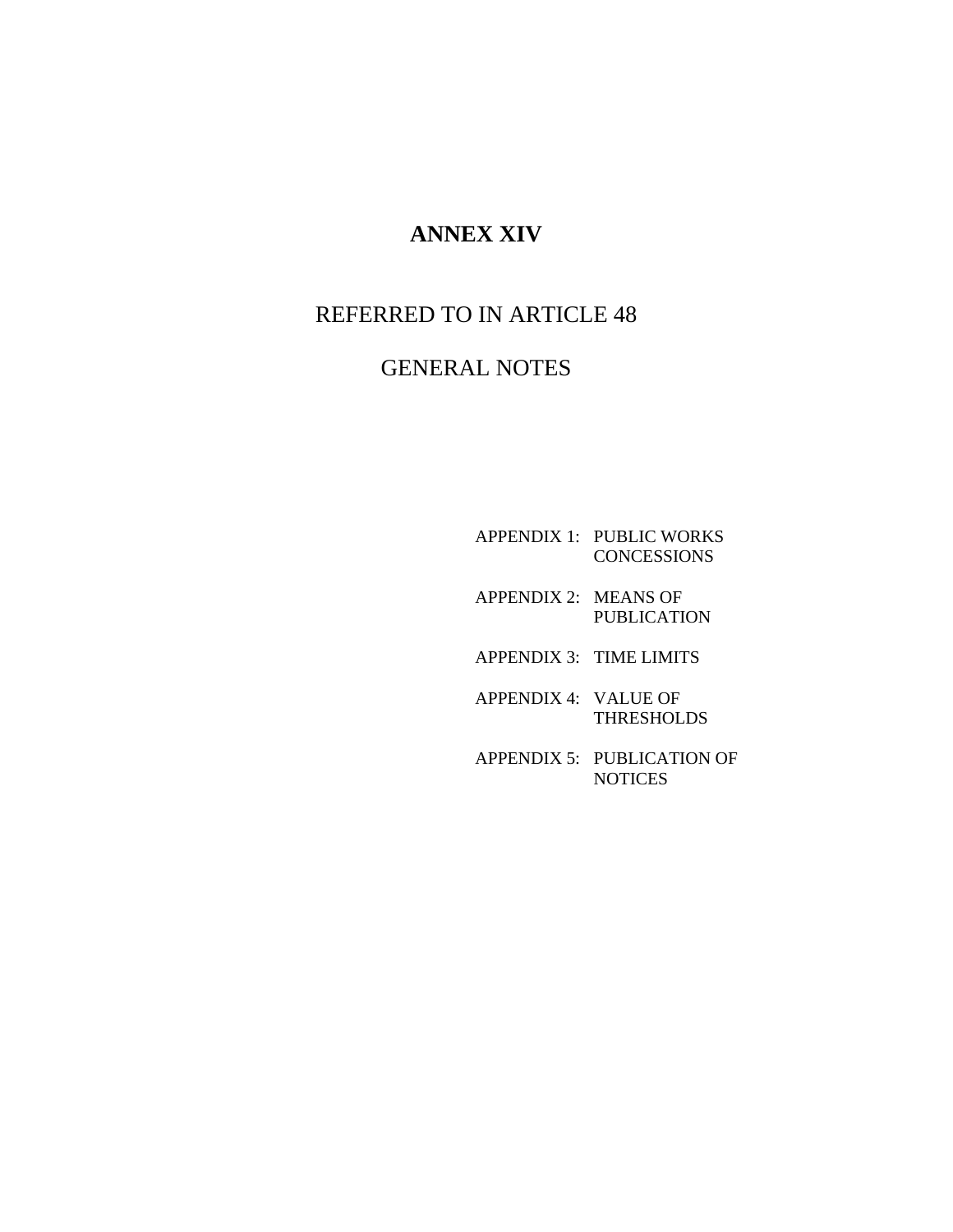#### PUBLIC WORKS CONCESSIONS

#### Rules applicable to public works concessions

1. The provisions on national treatment and non-discrimination apply to the entities covered by Chapter V, when awarding contracts on public works concessions, as defined in Article 49 of this Agreement. In that case, entities shall publish a notice according to Article 58 of this Agreement.

2. Advertising shall not, however, be required when a contract on public works concession satisfies the conditions listed in Article 56 of this Agreement.

3. Beyond the provisions mentioned in paragraph 1, the Parties' domestic legislation on concessions shall apply.

4. Public works concessions are covered by the entities of Iceland, Liechtenstein and Norway of Appendices 1.B, 2.B and 3.B of Annex XIII and by the entities of Chile of Appendices 1.A, 2.A and 3.A of Annex XIII.

#### **Declaration by Switzerland**

For public works concessions, Switzerland shall grant Chile a treatment no less favourable than that accorded to any third party following new obligations taken by Switzerland at the international level in the area of government procurement.

\_\_\_\_\_\_\_\_\_\_\_\_\_\_\_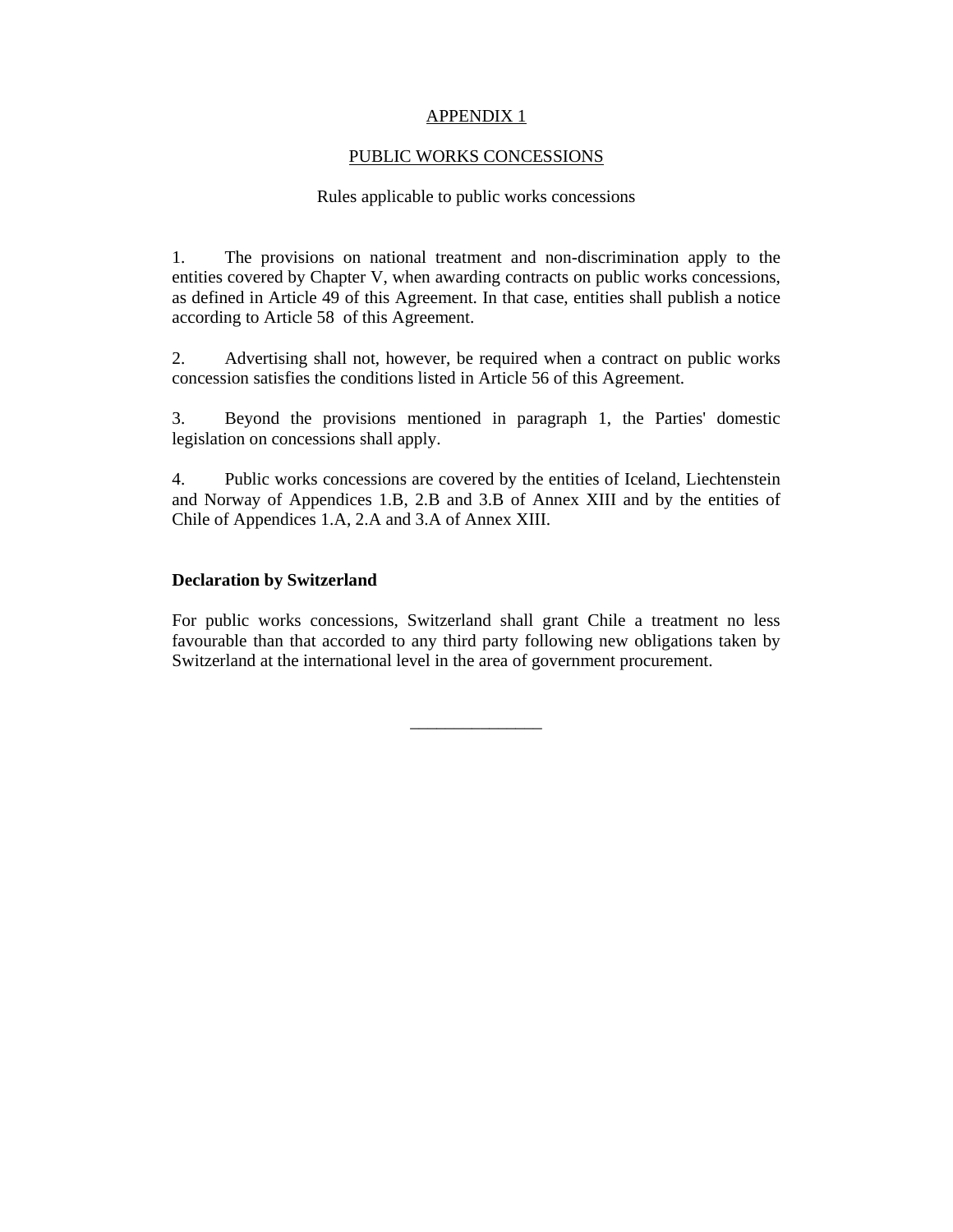## REFERRED TO IN ARTICLE 53

# MEANS OF PUBLICATION

# **PART A: CHILE**

Diario Oficial de la República de Chile http://www.chilecompra.cl

# **PART B: EFTA STATES**

### **a. Iceland**

Legislation: Stjórnartíðindi (The Government Gazette) Jurisprudence: Hæstaréttardómar (Supreme Court Report) Notices of procurement: Morgunbladid, Dagbladid, Dagur (Newspapers); Official Journal of European Communities http://europa.eu.int/eur-lex/en/search/search\_oj.html

## **b. Liechtenstein**

Legislation: Landesgesetzblatt Jurisprudence: Liechtensteinische Entscheidsammlung Notices of procurement: Liechtensteiner Volksblatt, Liechtensteiner Vaterland (Newspapers), Official Journal of the European Communities http://europa.eu.int/eur-lex/en/search/search\_oj.html

## **c. Norway**

Legislation and Jurisprudence: Norsk Lovtidend (Norwegian Law Gazette) Notices of procurement: Norsk lysingsblad (Norwegian Official Journal) http://www.norsk.lysingsblad.no/offentlig/index2.html

## **d. Switzerland**

Legislation: Compendium of Federal laws, Compendiums of Cantonal laws (26) Jurisprudence: Decisions of the Swiss Federal Court, Jurisprudence of the administrative authorities of the Confederation and every Canton (26) Notices of Procurements: Swiss Official Trade Gazette, Official publication of every Swiss Canton (26)

\_\_\_\_\_\_\_\_\_\_\_\_\_\_\_

http://www.shab.ch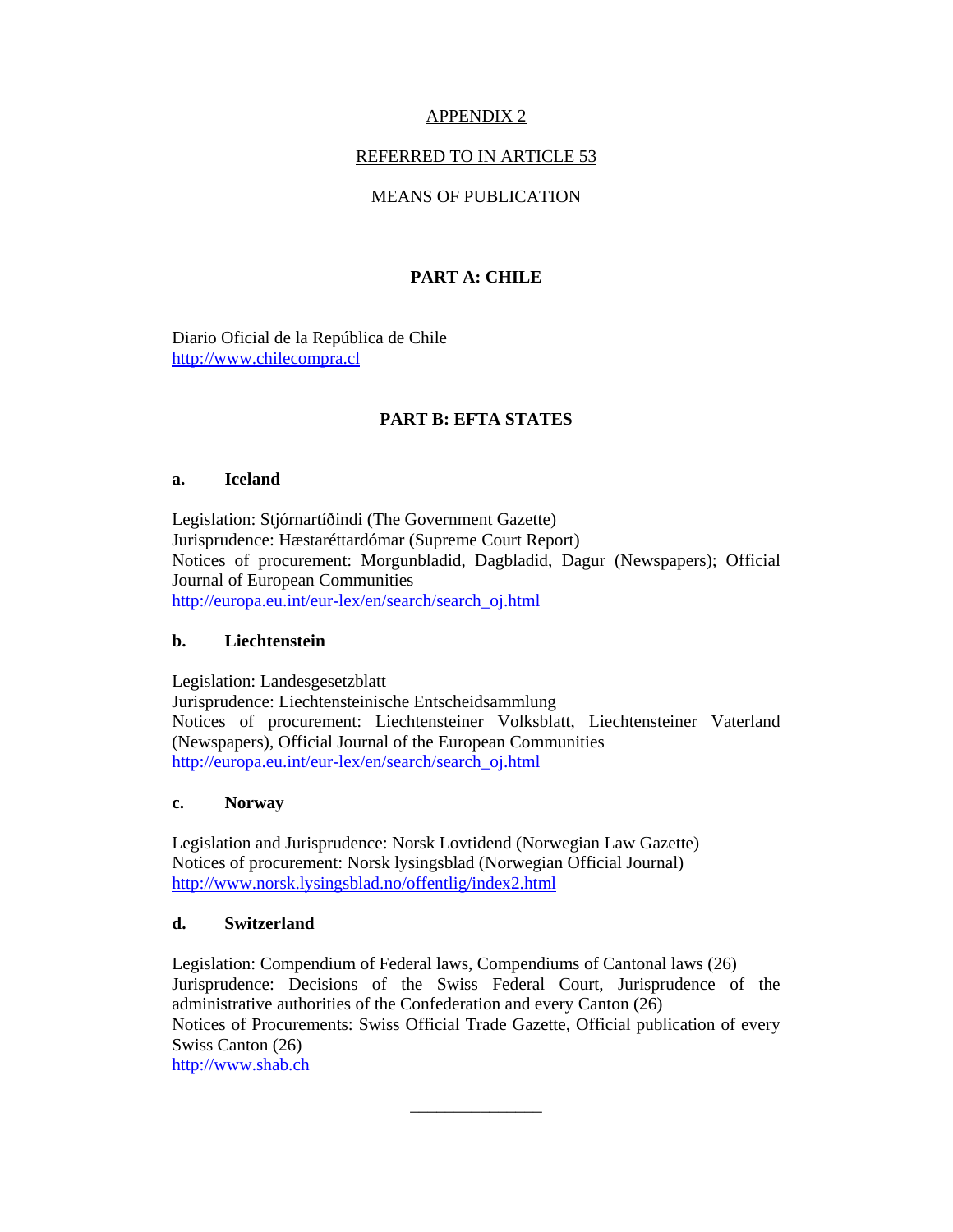## REFERRED TO IN ARTICLE 61

## TIME LIMITS

#### *General minimum time limit*

1. Except in so far as provided in paragraphs 2 and 3, entities shall provide no less than 40 days between the date on which the notice of intended procurement is published and the final date for the submission of tenders.

#### *Time limits when using the selective tendering procedure*

2. Where an entity requires suppliers to satisfy qualification requirements in order to participate in a procurement, the entity shall provide no less than 25 days between the date on which the notice of intended procurement is published and the final date to submit the requests for participation and no less than 40 days between the date of issuance of the invitation to tender and the final date for submission of tenders.

### *Possibilities for reducing the general time limits*

3. Under the following circumstances, entities may establish a time period for tendering that is shorter than the periods referred to in paragraphs 1 and 2, provided that such time period is sufficiently long to enable suppliers to prepare and submit responsive tenders and is in no case less than 10 days prior to the final date for the submission of tenders:

- (a) where a notice of planned procurement has been published 40 days and not more than 12 months in advance;
- (b) in the case of the second or subsequent publications dealing with contracts of a recurring nature;
- (c) in the case where the entity procures off-the-shelf goods or services (goods or services with the same technical specifications as those of goods or services that are sold or offered for sale to, and customarily purchased by non-governmental buyers for non governmental purposes); the entity shall not reduce time limits for this reason if the entity requires that potential suppliers be qualified for participation in the procurement before submitting tenders;
- (d) where a state of urgency duly substantiated by the procuring entity renders impracticable the periods specified in paragraphs 1 and 2;
- (e) when the period for the submission of tenders referred to in paragraph 2, for procurements by entities set out in Annex XIII, be fixed by mutual agreement between the entity and the selected suppliers. In the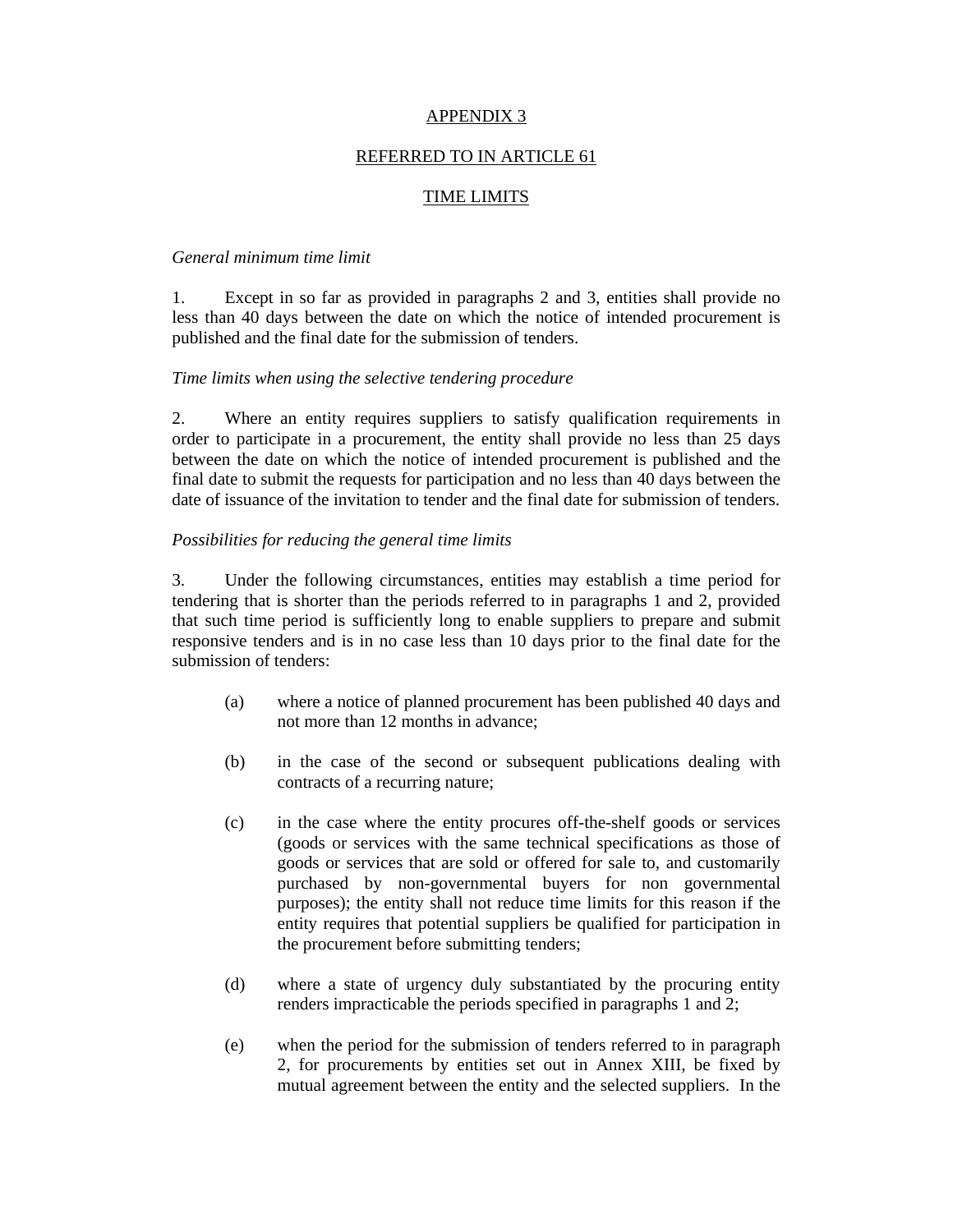absence of agreement, the entity may fix periods which shall be sufficiently long to enable responsive tendering;

(f) when an entity publishes a notice of intended procurement in accordance with Article 58 of this Agreement in an electronic media listed in Appendix 2 of this Annex and the complete tender documentation is made available electronically since the beginning of the publication of the notice.

\_\_\_\_\_\_\_\_\_\_\_\_\_\_\_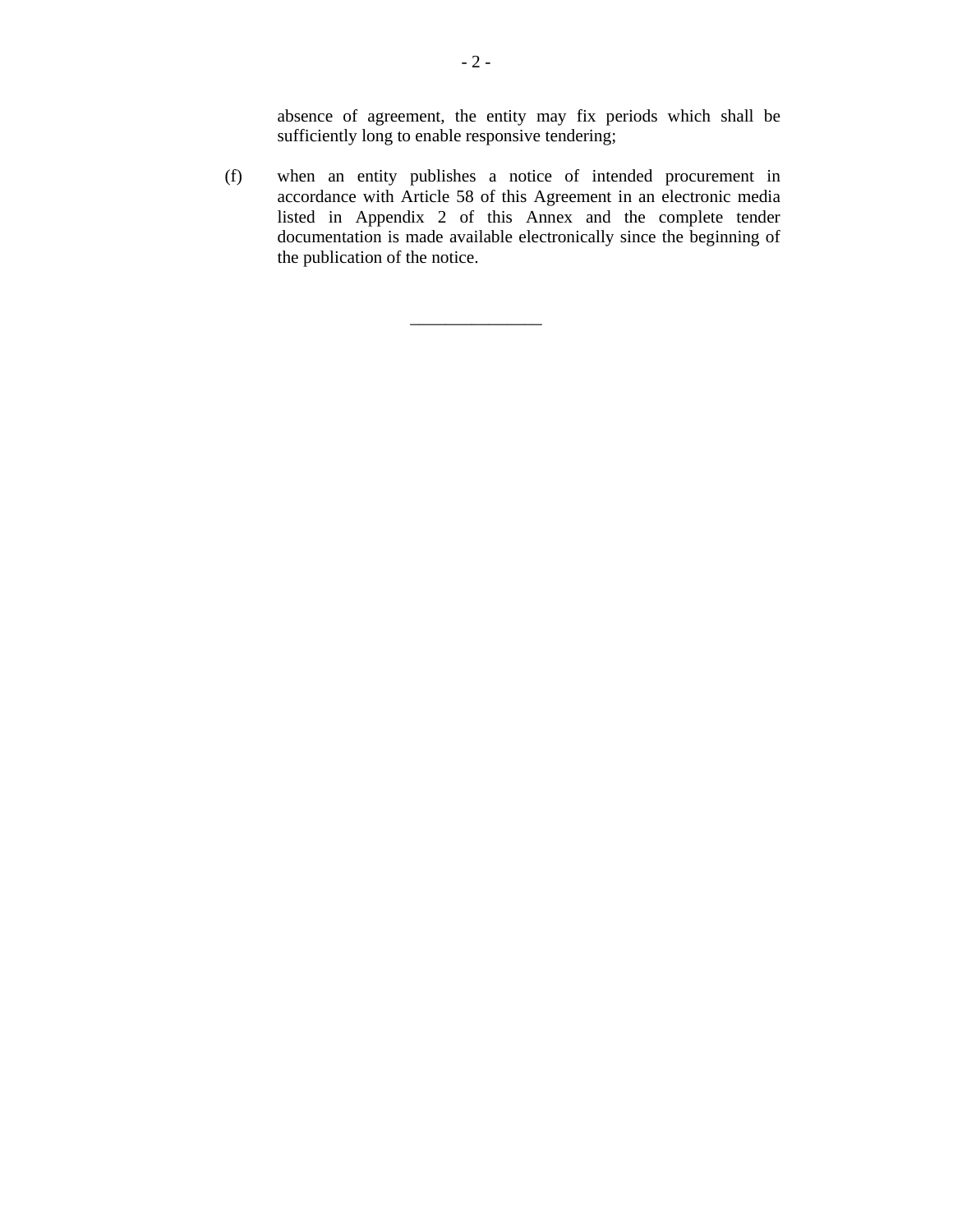#### VALUE OF THRESHOLDS

1. Chile shall calculate and convert the value of its thresholds into pesos using the conversion rate of the Banco Central de Chile. Its conversion rate shall be the existing value of the Chilean peso in terms of the US dollar as of 1 December and 1 June of each year, or the first working day thereafter. The conversion rate as of 1 December shall apply from 1 January to 30 June of the following year, and the conversion rate as of 1 June shall apply from 1 July to 31 December of that year.

2. The EFTA States shall calculate and convert the value of the thresholds into their own national currencies using the conversion rates of their respective National Banks. The conversion rates will be the average of the daily values of the respective national currency in terms of the  $SDR<sup>1</sup>$  over the two-year period preceding 1 October or 1 November of the year prior to the thresholds becoming effective. The conversion rate shall apply from 1 January of the following year.

3. Chile and the EFTA States shall notify each other of the value, in their respective currencies, of the newly calculated thresholds no later than one month before the respective thresholds take effect.

\_\_\_\_\_\_\_\_\_\_\_\_\_\_

 $\overline{a}$ 

<sup>&</sup>lt;sup>1</sup> Special Drawing Rights